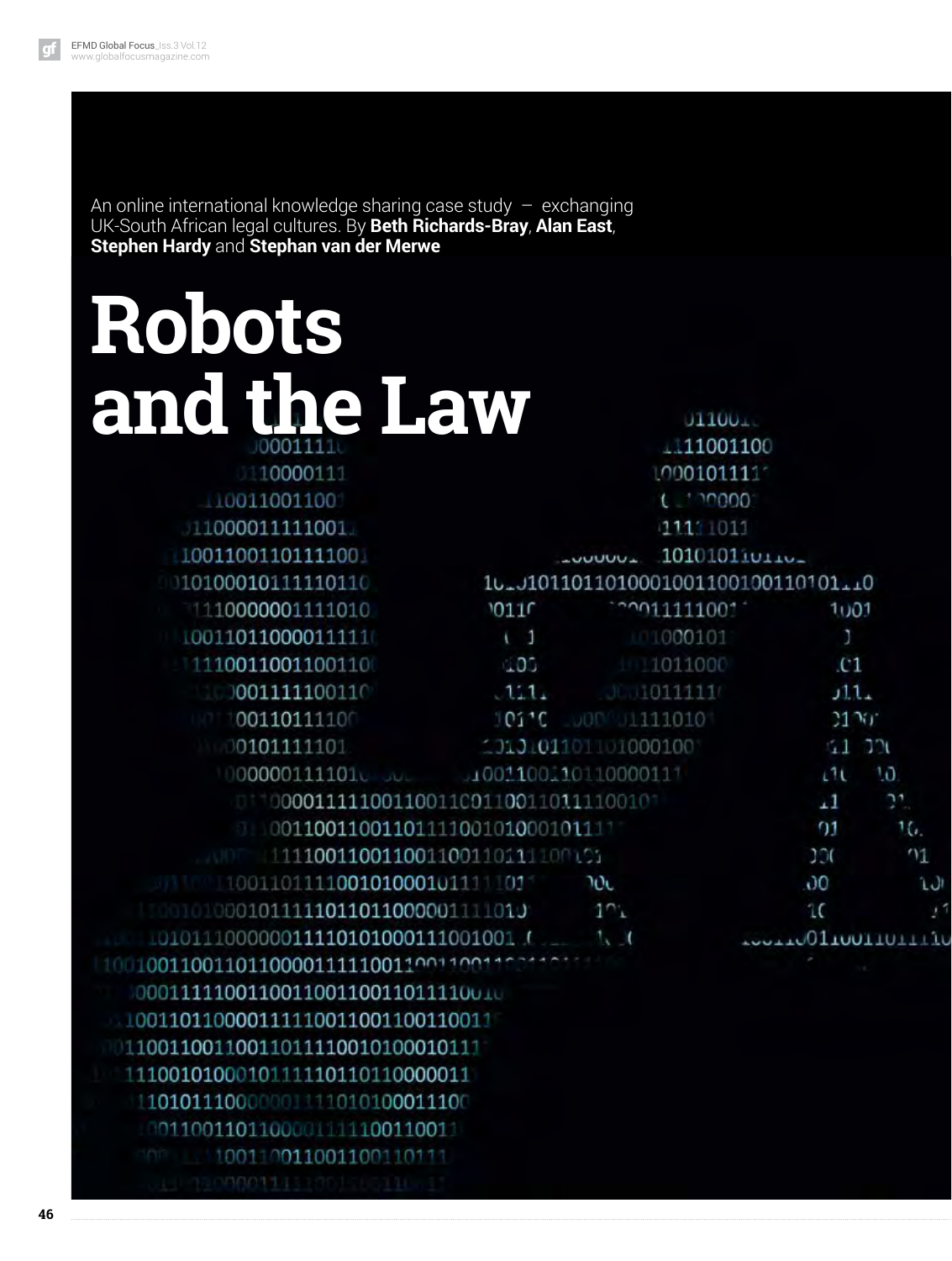In 2017, Coventry University in the UK<br>
Lestablished the Coventry Law School Advocacy n 2017, Coventry University in the UK Project in partnership with the Central England Law Centre. This move enables students to represent clients in front of appellate tribunals. To capitalise on this practical approach to clinical legal education, Coventry University's Law School and Stellenbosch University in South Africa embarked on an innovative advocacy programme.

The project began when Alan East of Coventry's Law School built on links developed by Coventry University and connected with Stephan van der Merwe, an attorney at Stellenbosch Law Clinic in South Africa. Beginning with visits by East to Stellenbosch and van der Merwe to Coventry, the details of the project began to take shape.

In November 2017, van der Merwe was the keynote speaker at a Coventry Law School conference presenting his research on the positive societal impact that can be made through the work of university law clinics. At this conference the technology used in this project was demonstrated live to an audience for the first time.

The collaboration culminated in a groundbreaking project: an online international learning (OIL) initiative joining academics, who also had backgrounds as skilled practitioners, and students from both universities via a "mobile robotic presence" (MRP).

This article explores the application of OIL projects to clinical legal education and by extension potentially business schools, which face similar issues, and the way in which MRP technology can enhance the educational experience for students. It also seeks to demonstrate how students develop intercultural and comparative legal competencies; enabling them to communicate effectively and appropriately in intercultural situations based on their knowledge, skills and attitudes .

This project is aligned with increasing pedagogical support for student learning which is authentic, situational and based in diverse learning environments. It brings real-world experiences into the classroom and allows students to be active participants in their learning experience. The technology offers the opportunity for business schools to link with other institutions worldwide, and to collaborate with industry partners to explore similar initiatives.

The "Double Robot" MRPs used during the OIL project work through the internet aimed to allow a seamless connection for students wanting to have complete mobility in the designated area.

However, there are two important caveats to this. First, the reliability of the connection depends on internet availability or the strength of the WiFi signal where the robots, which resemble tablets mounted, at face height, on a moveable device, are roaming. Second, they are not completely mobile; human intervention is needed to assist the robots to negotiate stairs or changes in floor level where there is no ramp.

An internet link is sent from the MRP to a student, who controls the robot by clicking the link and connecting to the web using a computer, tablet or phone. Using the MRP's visual and audio capabilities students can fully interact with the environment and its actors and, subject to the above-mentioned limitations, move around unhindered.

The OIL project's purpose was to enable Stellenbosch students to interact with students in Coventry; take part in client interviews; and join a mock tribunal hearing with a real judge. In so doing, the MRP technology enhanced the educational experience of the participating students, enabling them to develop intercultural and comparative legal competences.

The Coventry Law School/Central England Law Centre advocacy programme involved 24 Coventry University students assisting members of the public who were appealing against the refusal to grant their employment support allowance (a UK social security benefit). The students interviewed the clients, gave them legal advice and afterwards represented them at the tribunal.

The Stellenbosch students linked into this programme using the MRP technology; two Stellenbosch students were paired with two Coventry students. Over a four-week period the students worked together on a programme, facilitated by the use of a virtual learning environment, OpenMoodle and the MRP technology.

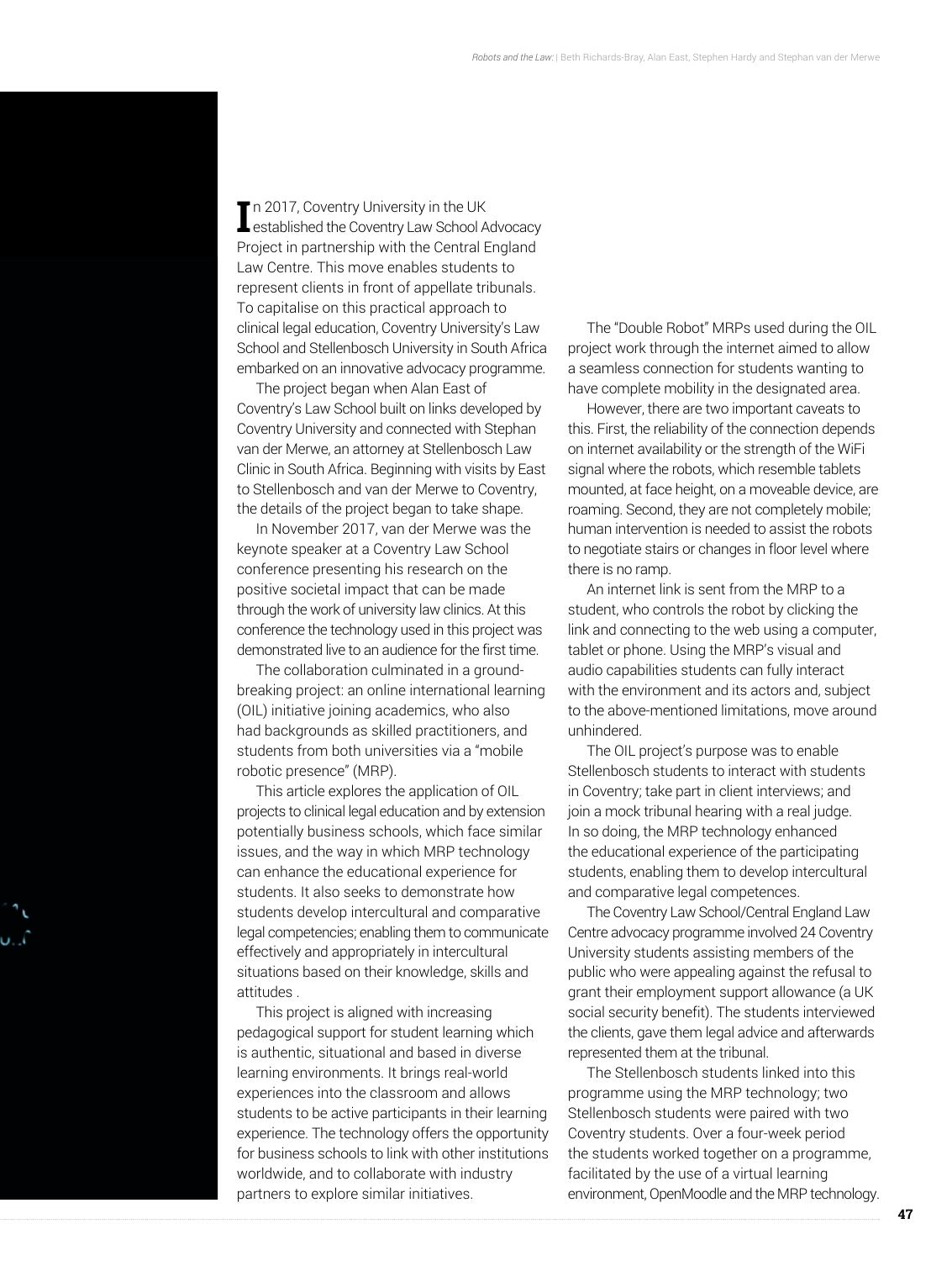During the first week, the students participated in an introductory session where they met fellow students. Using MRP, Coventry students then took their Stellenbosch partners on a tour of the university. The students were divided into groups of four, consisting of two from Coventry and two from Stellenbosch, and were given projects to work on. In those groups, the Coventry students explained the cases they had previously dealt with and each group was handed their first case and began to prepare for the client interview.

During the second and third weeks, the Stellenbosch students used the MRP technology to observe their partner students interviewing clients on other cases. Following the observations, both sets of students discussed the case they had been allocated and how they would approach the initial interview for their assigned case.

Coventry Law School's purpose-built interview suite was the venue for the interviews, which Coventry students led, assisted by their Stellenbosch partners.

The robots enabled students sitting in the South African university, to be "present" in the interview room, playing an active part in the meeting. Prior to the interview, all necessary assurances were put in place to ensure the confidentiality of the interview and the details of the client's case. The relevant clients also agreed to participate in the project and to engage the Stellenbosch students through the MRP units.

After the interview, the student group reflected on the experience, the information obtained and discussed how this would be used to take cases forward. They then planned the case and, where appropriate, arguments were drafted to be presented to the Department of Work and Pensions aiming to persuade it to change its decision.

It was originally intended that the Stellenbosch students would draft the arguments, which would then be discussed with their Coventry counterparts. Various difficulties regarding the availability of information to assist the students with this were encountered, preventing the Stellenbosch students from drafting the arguments; this will be rectified in future iterations.

As a result of the Coventry Law School/Central England Law Centre collaboration, the UK students benefitted from the opportunity to appear in the tribunals assisting the client; however, this is not



experience. The students participated in a mock tribunal hearing led by a tribunal judge. Staff from the advocacy clinic played the roles of other tribunal participants such as a doctor, clients and opposition legal representatives.

Coventry University sees itself as a unique institution and with a unique approach to activities known as "the Coventry Way". This advocacy project is aligned with those values; it provides truly impactful value for the students, clients and the provision of legal services.

It allows students to represent clients in front of real judges, helping the local community and allowing more people access to justice. It facilitates intercultural education allowing students to interact with fellow students from different legal jurisdictions, thereby enabling learning to take place through different legal experiences.